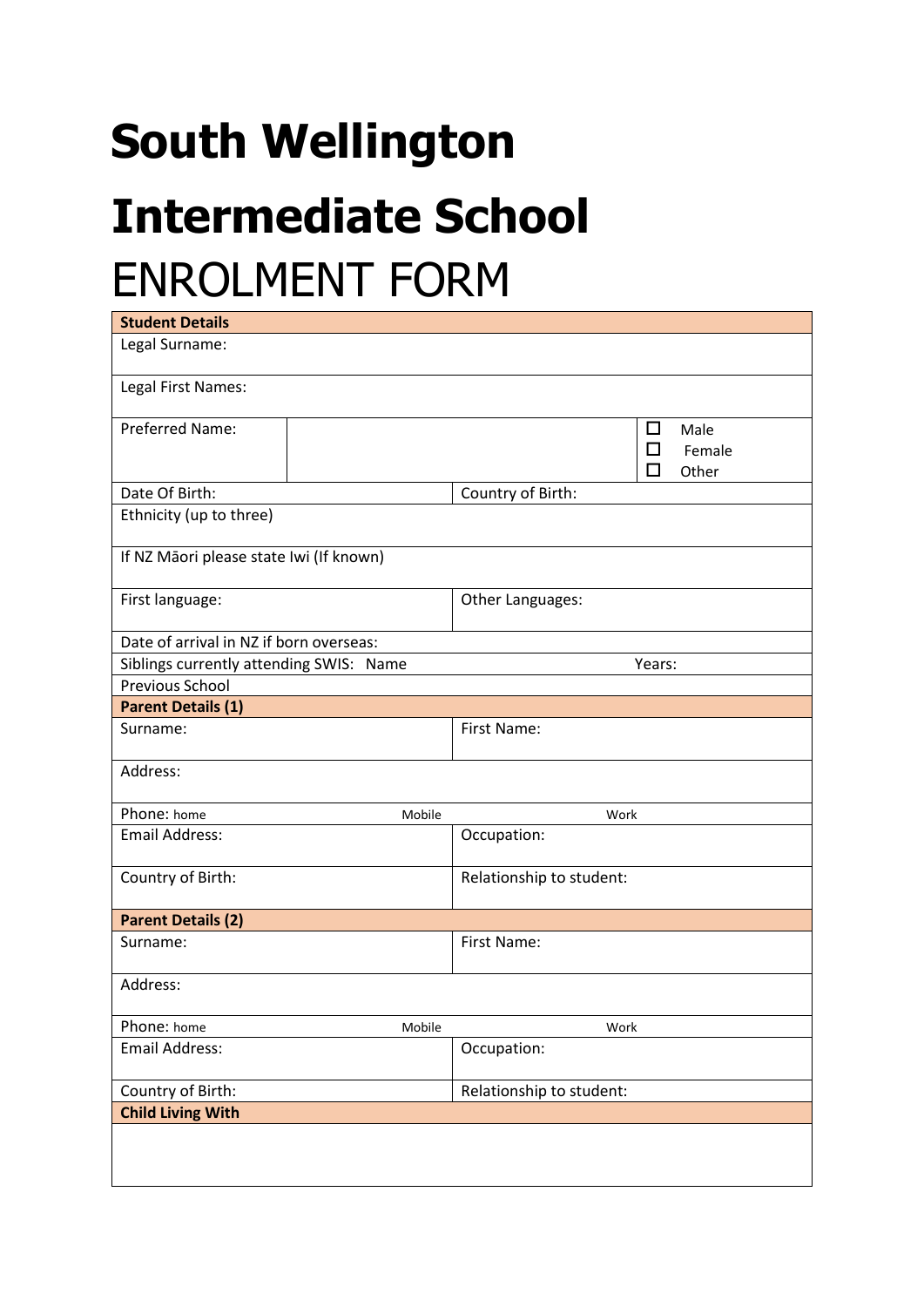| <b>Caregivers Details (if not living with Mother or Father)</b>                 |          |                                                                                               |
|---------------------------------------------------------------------------------|----------|-----------------------------------------------------------------------------------------------|
| Surname: Mr / Mrs/ Ms / Miss                                                    |          |                                                                                               |
| First Name:                                                                     |          |                                                                                               |
| Address:                                                                        |          |                                                                                               |
| Phone: home                                                                     | Mobile   | Work                                                                                          |
| <b>Email Address:</b>                                                           |          |                                                                                               |
| Relationship to Student:                                                        |          |                                                                                               |
| <b>Emergency Contact (Not Parent or Caregiver)</b>                              |          |                                                                                               |
| Surname: Mr / Mrs/ Ms / Miss                                                    |          |                                                                                               |
| <b>First Name:</b>                                                              |          |                                                                                               |
| Phone: home                                                                     | Mobile   | Work                                                                                          |
| Relationship to Student:                                                        |          |                                                                                               |
| Health (Please provide details where relevant)                                  |          |                                                                                               |
| Condition:                                                                      |          |                                                                                               |
| Medication:                                                                     |          |                                                                                               |
| Allergies: Mild                                                                 | Moderate | Severe                                                                                        |
| Details of allergies:<br><b>Medical conditions:</b>                             |          |                                                                                               |
| (Please supply action plan from Doctors if necessary)                           |          |                                                                                               |
|                                                                                 |          | Support they will need in their learning because of any health, medical, physical conditions: |
| <b>Special Dietary Needs:</b><br>(Religious or Health)                          |          |                                                                                               |
| I give the school permission to give my child paracetamol / Panadol             |          | $\Box$ Yes<br><b>No</b>                                                                       |
| Special Agencies (please tick and supply name of Support Agency and Key Worker) |          |                                                                                               |
| $\Box$ Behaviour Support                                                        |          |                                                                                               |
| $\Box$ Learning Support                                                         |          |                                                                                               |
| $\square$ Speech/Language                                                       |          |                                                                                               |
| $\Box$ Physical needs / conditions                                              |          |                                                                                               |
| $\Box$ Other                                                                    |          |                                                                                               |
| <b>Custodial Information (Attach relevant documentation as necessary)</b>       |          |                                                                                               |
| <b>Custody Arrangements:</b>                                                    |          |                                                                                               |
| <b>Access Restrictions:</b>                                                     |          |                                                                                               |
| Court Order:                                                                    |          |                                                                                               |
|                                                                                 |          |                                                                                               |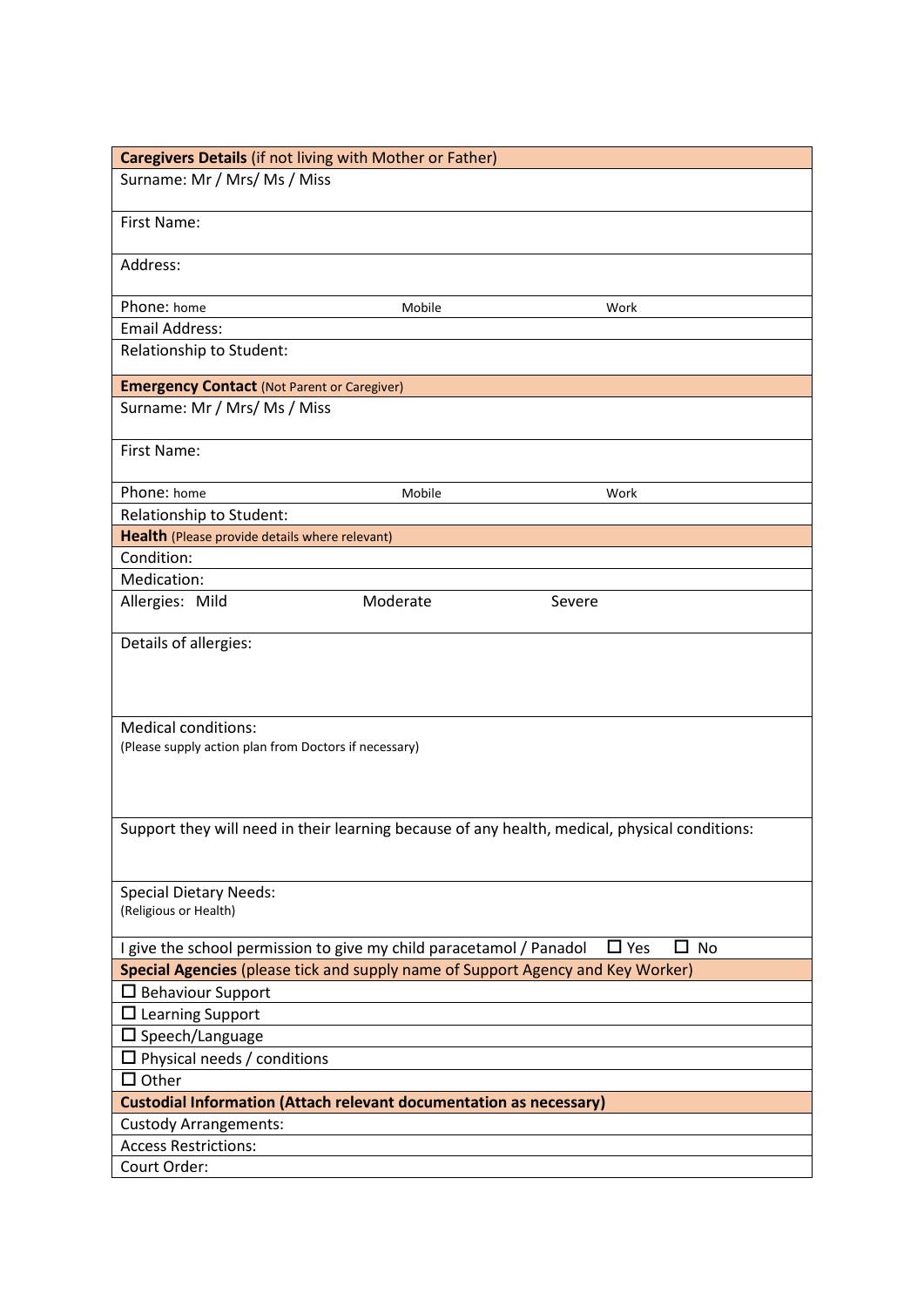|               | <b>CYBER SAFETY</b>                                                                                                                                                                                                                       |
|---------------|-------------------------------------------------------------------------------------------------------------------------------------------------------------------------------------------------------------------------------------------|
|               | 1. I understand that images of my children, taken within an educational setting, may be used<br>within our school and within the wider community. Only my child's / children's first name<br>will be used.                                |
| 2.            | I understand that the school may display examples of my child's class work within our<br>school and throughout the wider community. Note: When publishing children's work or<br>images, no personal details will be included.             |
| 3.            | I have read the Cyber Safety Agreement and give permission for my child to have access<br>to the internet and other communication technologies.                                                                                           |
|               |                                                                                                                                                                                                                                           |
| Signed:       |                                                                                                                                                                                                                                           |
|               | Parent / Guardian:<br>Date:                                                                                                                                                                                                               |
|               | <b>PARENT PORTAL</b>                                                                                                                                                                                                                      |
| 1.            | I have read the Parent Portal User Agreement and agree to access the portal in<br>accordance with the agreement.                                                                                                                          |
| 2.            | I affirm that I am the parent or legal guardian and have legal access to my child's<br>information on the South Wellington Intermediate parent portal.                                                                                    |
| 3.            | I authorise South Wellington Intermediate School to send logon and password details to<br>the email addresses as above.                                                                                                                   |
| <b>Signed</b> |                                                                                                                                                                                                                                           |
|               | Parent / Guardian:<br>Date:                                                                                                                                                                                                               |
|               | <b>CONSENT FOR ACTIVITIES OUTSIDE OF SCHOOL GROUNDS</b>                                                                                                                                                                                   |
| 1.            | I have read the Consent for Activities outside of School Grounds Agreement and agree to<br>my child participating in learning experiences within the set mapped area and in<br>accordance with the information outlined on the agreement. |
| <b>Signed</b> |                                                                                                                                                                                                                                           |
|               | Parent / Guardian:<br>Date:                                                                                                                                                                                                               |